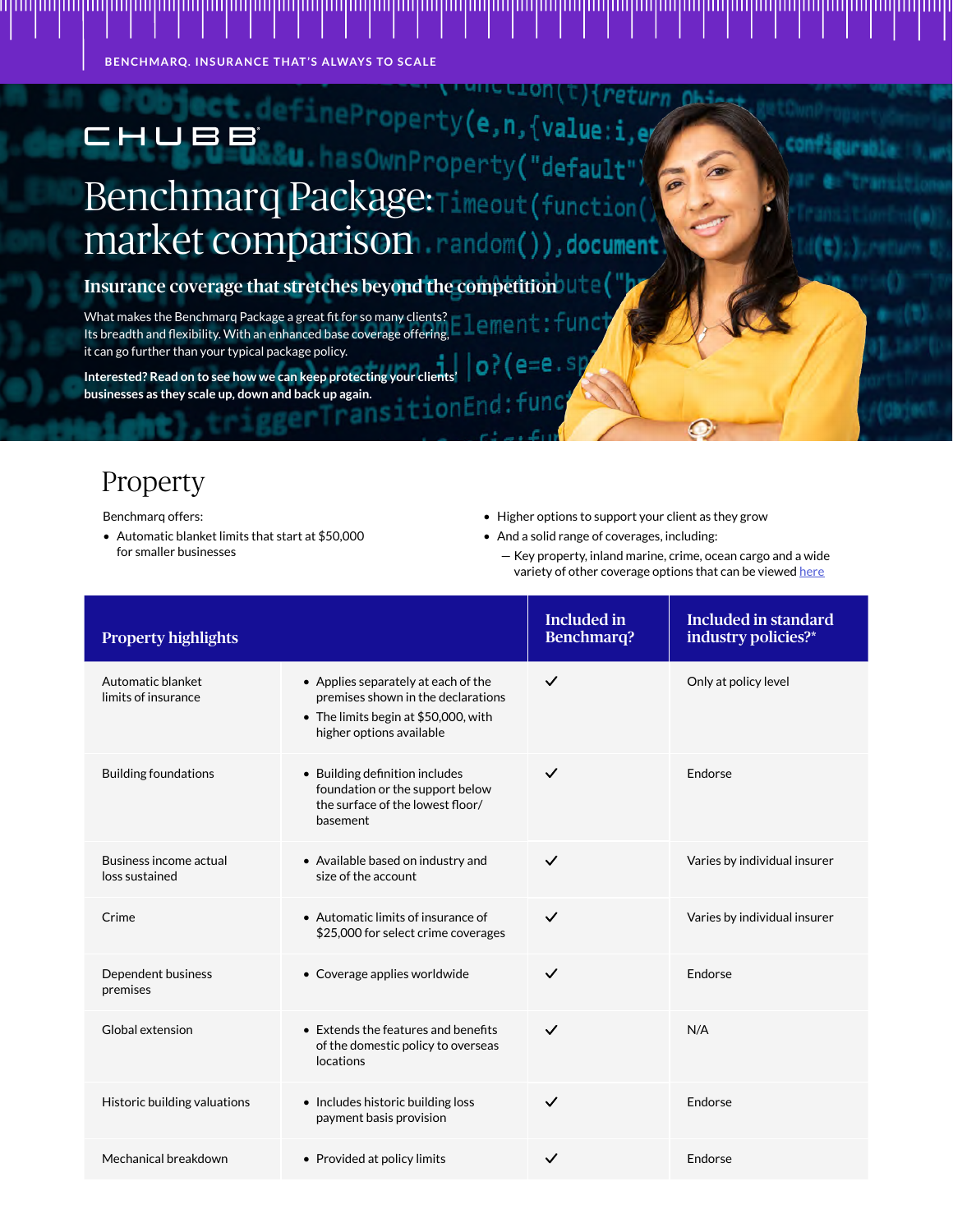**BENCHMARQ. INSURANCE THAT'S ALWAYS TO SCALE**

### CHUBB

## Benchmarq Package: market compariso

| Property highlights (cont'd) |                                                                                                                                                                        | Included in<br><b>Benchmarq?</b> | Included in standard<br>industry policies?*                           |
|------------------------------|------------------------------------------------------------------------------------------------------------------------------------------------------------------------|----------------------------------|-----------------------------------------------------------------------|
| Ocean cargo                  | • Automatically includes<br>endorsement for \$50K limit<br>of insurance                                                                                                | $\checkmark$                     | Varies by individual insurer                                          |
| Ordinance or law             | $\bullet$ Included in the valuation for<br>building and personal property<br>$\bullet$ No sub-limit<br>• Also included in period of<br>restoration for business income | $\checkmark$                     | Sub-limited and not included                                          |
| Total loss of property       | • The policyholder is given two<br>years from the date of loss to<br>decide to rebuild at the existing<br>or new location                                              | $\checkmark$                     | Policyholder is given a<br>180-day limitation to decide<br>to rebuild |
| Utility interruption         | • No sub-limit due to direct damage<br>of insured's property because of<br>utility interruption                                                                        | $\checkmark$                     | Sub-limited                                                           |

#### General Liability

Benchmarq offers:

• A well-rounded blend of proprietary and ISO features and benefits — Including ISO forms, such as the ISO suite of additional insured endorsements

| <b>Liability highlights</b>               |                                                                                                                                                                 | Included in<br><b>Benchmarq?</b> | Included in standard<br>industry policies?* |
|-------------------------------------------|-----------------------------------------------------------------------------------------------------------------------------------------------------------------|----------------------------------|---------------------------------------------|
| Crisis assistance expenses<br>endorsement | • Reimburses an insured up to<br>\$50,000 for reasonable and<br>necessary crisis assistance<br>expenses incurred by an insured<br>arising out of a crisis event | $\checkmark$                     | Varies by individual insurer                |
| Emplovees <sup>1</sup>                    | $\bullet$ Included for incidental healthcare<br>professional services                                                                                           | $\checkmark$                     | Varies by individual insurer                |
| Existing subsidiaries <sup>1</sup>        | • Automatically included as insureds;<br>includes unscheduled partnerships,<br>joint ventures and LLCs                                                          | $\checkmark$                     | Endorsement available                       |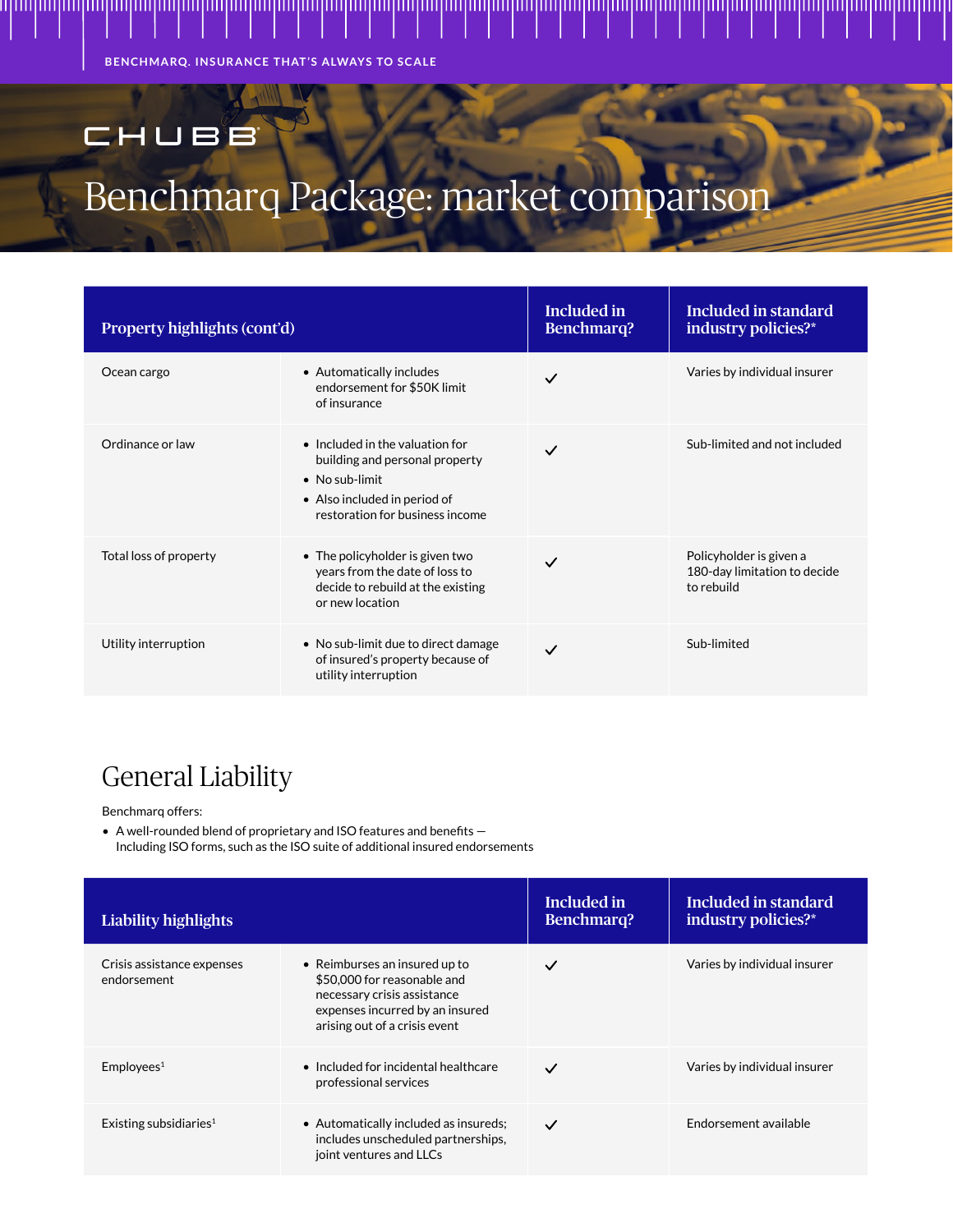**BENCHMARQ. INSURANCE THAT'S ALWAYS TO SCALE**

### CHUBB

## Benchmarq Package: market comparison

| Liability highlights (cont'd)                                                                                                                                           |                                                                                                                                                       | <b>Included in</b><br><b>Benchmarq?</b> | <b>Included in standard</b><br>industry policies?*                                              |
|-------------------------------------------------------------------------------------------------------------------------------------------------------------------------|-------------------------------------------------------------------------------------------------------------------------------------------------------|-----------------------------------------|-------------------------------------------------------------------------------------------------|
| Global extension                                                                                                                                                        | $\bullet$ Extends the features and benefits<br>of the domestic policy to apply<br>overseas with options for shared<br>or separate limits of insurance | $\checkmark$                            | Varies by individual insurer                                                                    |
| In rem $1$                                                                                                                                                              | • Suit brought on as an action in rem<br>automatically included                                                                                       | $\checkmark$                            | Endorsement available                                                                           |
| Lessors of premises,<br>lessors of equipment,<br>vendors, controlling interests,<br>trade show event lessor,<br>blanket additional required<br>by contract <sup>1</sup> | • Automatically included as insureds                                                                                                                  | $\checkmark$                            | Endorsement available                                                                           |
| New subsidiaries $1$                                                                                                                                                    | • Automatically included until<br>end of policy period; includes<br>unscheduled partnerships, joint<br>ventures and LLCs                              | $\checkmark$                            | Limited to 90 days, does<br>not include unscheduled<br>partnerships, joint ventures<br>and LLCs |
| Non-owned aircraft <sup>1</sup>                                                                                                                                         | • No exclusion for non-owned<br>aircraft when rented by an insurer<br>with a paid, trained crew                                                       | $\checkmark$                            | Varies by individual insurer                                                                    |
| Non-owned watercraft $1$                                                                                                                                                | • No exclusion for non-owned<br>watercraft less than 55 feet                                                                                          | $\checkmark$                            | Endorsement available.<br>But exception limited to<br>watercraft less than 26 feet              |
| Personal and advertising<br>injury - contractual liability <sup>1</sup>                                                                                                 | • Written contractual liability<br>for insured contracts                                                                                              | $\checkmark$                            | Varies by individual insurer                                                                    |
| Personal and advertising<br>injury - limits                                                                                                                             | • Subject to a separate aggregate<br>limit that's not part of the general<br>aggregate limit                                                          | $\checkmark$                            | Endorsement available.<br>But losses reduce general<br>aggregate limit                          |
| Primary non-contributory<br>where required by contract <sup>1</sup>                                                                                                     | • Automatically insured where<br>required by contract                                                                                                 | $\checkmark$                            | Endorsement available                                                                           |
| Product withdrawal expenses<br>endorsement                                                                                                                              | • Reimburses an insured up to<br>\$50,000 for product withdrawal<br>expenses they have paid or<br>incurred because an insured<br>product has a defect | $\checkmark$                            | Varies by individual insurer                                                                    |
| Property damage to rented<br>premises <sup>1</sup>                                                                                                                      | • Provided on an all-risk basis up<br>to each occurrence limit                                                                                        | $\checkmark$                            | Exception limited to fire and<br>with a sublimit                                                |